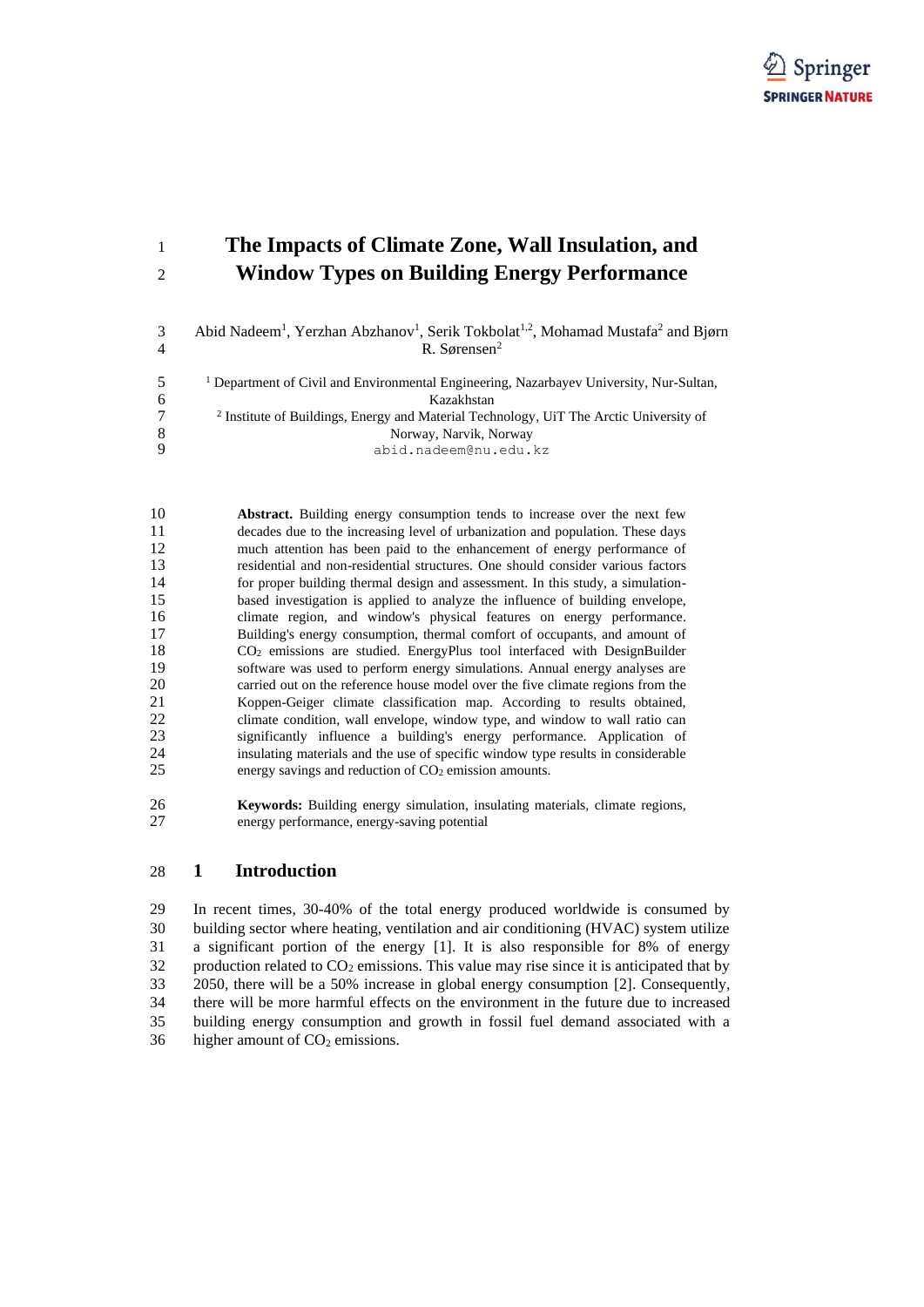During the design stage of buildings, the designers consider many factors that influence the energy performance of buildings. Active techniques of improving the building's energy consumption are about the advancement of HVAC and lighting systems, while passive methods imply the development of building envelope [3]. Saffari et al. [4] stated that, besides climate classification, factors such as elevation from sea level, solar irradiance, and wind profile are essential to improve energy performance in buildings. These factors may need to be investigated for their influence on the building's energy performance.

 Heating and cooling energy reductions, and improvement in the thermal comfort of residents may be achieved by introducing modifications into the building envelope [2]. This approach results in significant outcomes since building envelope design influences 20-60% of building energy consumption [4]. For instance, techniques such as the use of insulation materials and phase change materials in building envelope design can be used [2]. The building envelope is a significant factor influencing its energy performance. Simona et al. [5] investigated that the inclusion of thermal insulation materials into building envelope leads to the reduction of heating and HVAC energy consumption. They analyzed both the application of internal and external insulation techniques in Romanian residential blocks with the result that externally insulated materials had more significant benefits in terms of energy use. Fang et al. [6] performed experimental studies and determined that insulated building envelopes consume less energy in contrast with envelopes without insulation.

 Besides, substantial attention has been paid to the effect of climate zones to the energy performance of buildings. Nadeem [7] investigated the relationship between location and energy consumption of a two-story residential building. In this study, analysis of 2 types of wall envelopes (insulated and uninsulated) was carried out among selected six cities (London, Nur-Sultan, Lahore, Seoul, Kuala Lumpur, and Los Angeles) with different climate conditions. Software simulations were performed to examine the effect of locations on indoor thermal comfort. The results showed that the use of insulated envelopes tends to decrease the heating requirement and increase the cooling needs of buildings. Hence, it is suggested that to provide indoor thermal comfort, use of insulation is not appropriate for all environments.

 Thus, it is found that the insulated envelope is more appropriate in cold locations as opposed to hot climates. Aldawi et al. [8] have investigated the performance of two current, and four new wall envelopes among six climate zones of Australia which showed that polyurethane insulation materials performed 40% better than polystyrene insulation in energy savings.

 Windows are an essential component of the building envelope. Amaral et al. [9] evaluated the windows' effect on thermal comfort, heating, and cooling energy consumption of the reference room. They concluded that optimal window characteristics could be determined and applied to enhance its energy performance. These characteristics relate to the building's geographical location, orientation, and physical properties. In a study by Gasparella et al. [10], the effect of window features (window to floor area, different glazing systems, orientations and internal gain levels) on cooling and heating energy demand, under the climatic conditions of Paris, Milan, Nice, and Rome, were investigated for 2-storey insulated residential building. They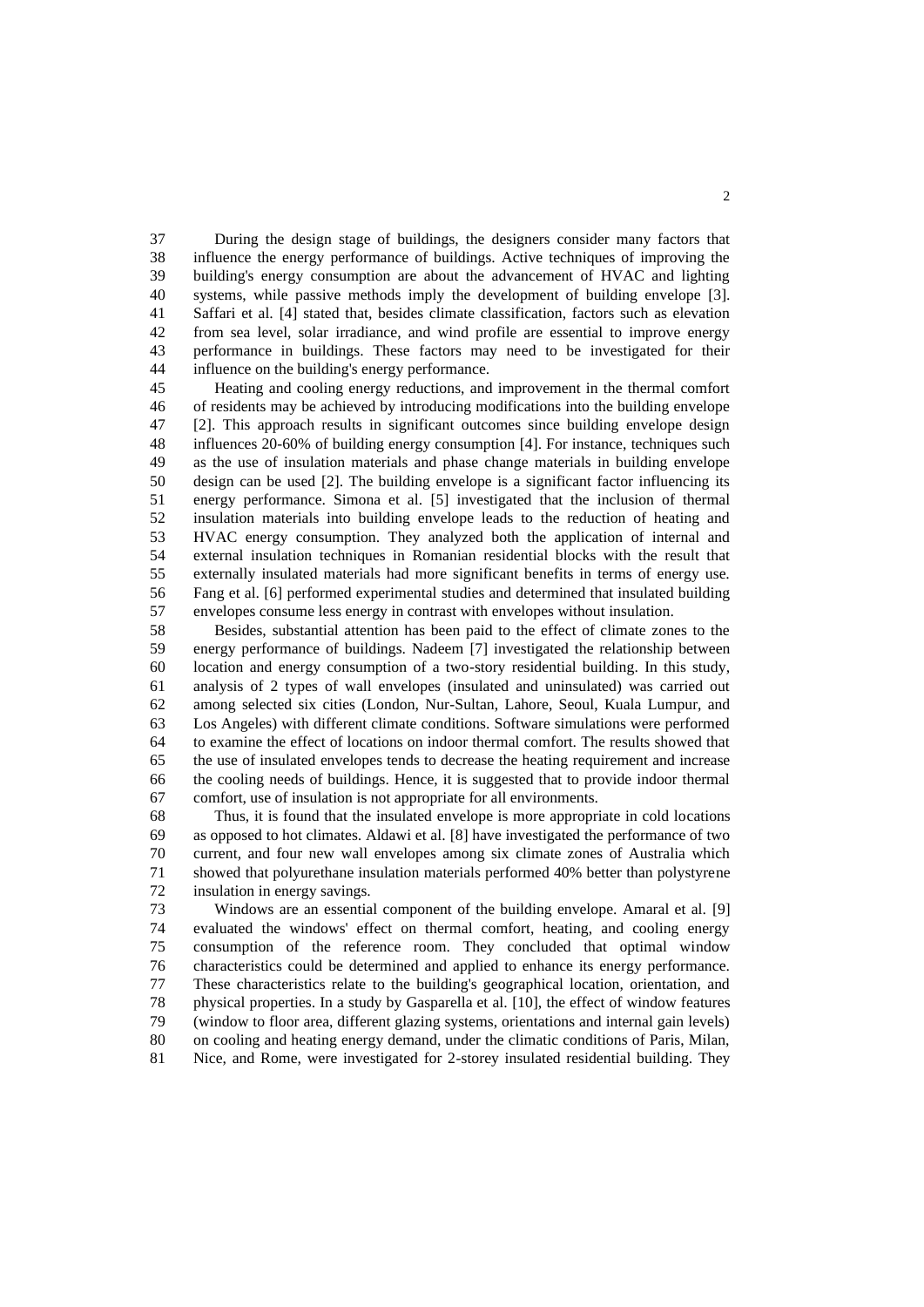also provided some solutions for the impaired performance of windows in summer in the form of utilization of shading systems. Tahmasebi et al. [11] proposed that the window to floor area ratio from 34% and above would not affect energy performance as they demonstrated that there was a gradual increase in energy consumption from 16% to 34% window to floor area ratio, while after 34% there was significant rise in the energy consumption. This observation provided the idea to consider the effect of solar radiation on windows' thermal performance with the purpose that the study may help to reduce heating and electrical lighting loads [12].

 Alghoul et al. [13] investigated the effect of window-to-wall (WWR) ratio and window orientation on heating and cooling energy consumption. The analysis was carried out for an office room with an air-filled double-glazed window having a heat 93 transfer coefficient of 2.72  $W/m^2K$  and located in Tripoli, Libya. According to research results, increase in WWR decreased heating energy consumption and increased cooling energy consumption with subsequent increase of annual total energy use.

 Other factors such as solar radiation, wind speed, cloud cover, and altitude of a location are noteworthy in building energy use analysis [14]. Westphal and Lamberts [15] carried out a study to predict annual thermal loads of non-residential buildings in Brazil. They generated a method of estimating building's cooling and heating demand based on weather data such as average monthly temperature, relative humidity, pressure, solar irradiance, and cloud formation of a region. Saffari et al. [4], in their study for the application of phase change materials (PCM), determined that more significant energy savings can be achieved in higher altitudes. The effects of solar irradiance and wind conditions were factors for areas in higher elevations. Differences 106 in factors such as solar radiation (Brasilia 266 Wh/m<sup>2</sup>, Singapore 85 Wh/m<sup>2</sup>), average monthly cloud cover (Brasilia 56%, Singapore 87%) and average monthly humidity (Brasilia 70%, Singapore 82%) were also discussed. Moreover, various construction sustainability related aspects were studied in previous research of authors which have 110 influence over the energy performance of buildings [16-17].

 Based on the above literature review, it is evident that several factors may influence a building's energy consumption. However, it is not convenient to reflect all of them in one research study. Therefore, this paper evaluates the impact of the location of the structure (predominantly in varying climate zones) and window features that are necessary for the assessment of energy performance of buildings. This study will provide evidence to the importance of these factors in design and assessment of building's thermal performance (heating and cooling energy 118 consumption, indoor thermal comfort of occupants) and amount of  $CO<sub>2</sub>$  emissions.

# **2 Methodology**

## **2.1 Locations (climate zones)**

 In this study, five cities from different climate zones were selected. These cities are Nur-Sultan, Beijing, Chicago, Singapore, and Valencia. Nur-Sultan is in central Asia and, in general, has a semi-continental climate with hot summers, freezing and dry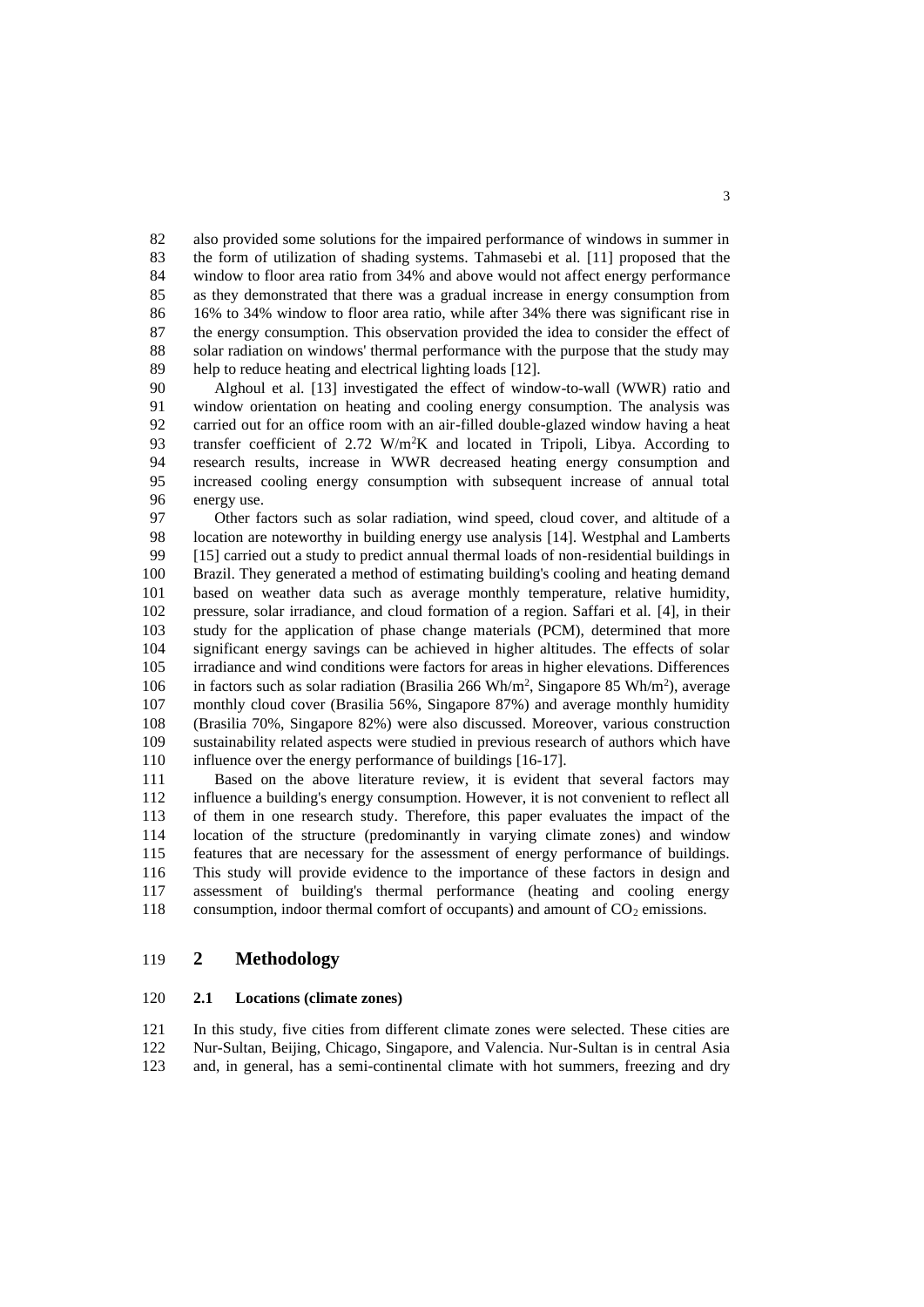winters. Beijing and Chicago have a humid continental climate, with hot and humid summers, cold and dry winters, while the first is affected by monsoons from the East. Singapore has a humid tropical climate throughout the year with slight variations in temperature and abundant rainfall. The environment of Valencia is considered as arid with little rain, warm winters, and hot, dry summers. The climatic characteristics of these cities are summarized in Table 1.

#### 130 **2.2 Building Characteristics and Energy Simulation**

 3D model and interior partitioning of the building is shown in Figure 1. This reference building is a wood-framed, two-story single-family residential house that 133 is oriented at  $0^\circ$  to the north. Kitchen, master bedroom, and living room are on the first floor whereas three more bedrooms are on the second floor and the total built-135 . up area is 247  $m^2$ . The analysis assumed that the building envelope parameters were same for different locations. The models were built mainly focusing on external walls which were selected from Design Builder software's library, the data on roofs, floors and doors, and other components of the building envelope were assumed to be same regardless of the construction norms and standards of respective countries.

Table 1. Climate Characteristics of Selected Locations

|                                             | Nur-Sultan    | Beijing      | Chicago      | Singapore    | Valencia     |
|---------------------------------------------|---------------|--------------|--------------|--------------|--------------|
| Koppen Classification Dfb                   |               | Dwa          | Dfa          | Af           | <b>BS</b> k  |
| Avg. annual<br>temperature, $^{\circ}C$     | 2.2           | 12.1         | 10           | 26.8         | 17.4         |
| Warmest average<br>temperature, $^{\circ}C$ | $20.7$ (Jul)  | $26.3$ (Jul) | $23.5$ (Jul) | 27.4 (May)   | $24.9$ (Aug) |
| Coldest average<br>temperature, $^{\circ}C$ | $-21.4$ (Feb) | $-9.3$ (Jan) | $-9.1$ (Jan) | $22.3$ (Jan) | $6.3$ (Jan)  |
| Annual<br>precipitation, mm                 | 308           | 610          | 918          | 2378         | 445          |
| Elevation above sea<br>level, m             | 347           | 43.5         | 179          | 16           | 15           |

141 Source: en.climate-data.org



145 For all regions, heating is provided by natural gas while cooling is due to the air-146 conditioning system powered by the electricity. Domestic hot water (DHW) is

147 supplied using a gas boiler. Two types of external wall envelope were analyzed.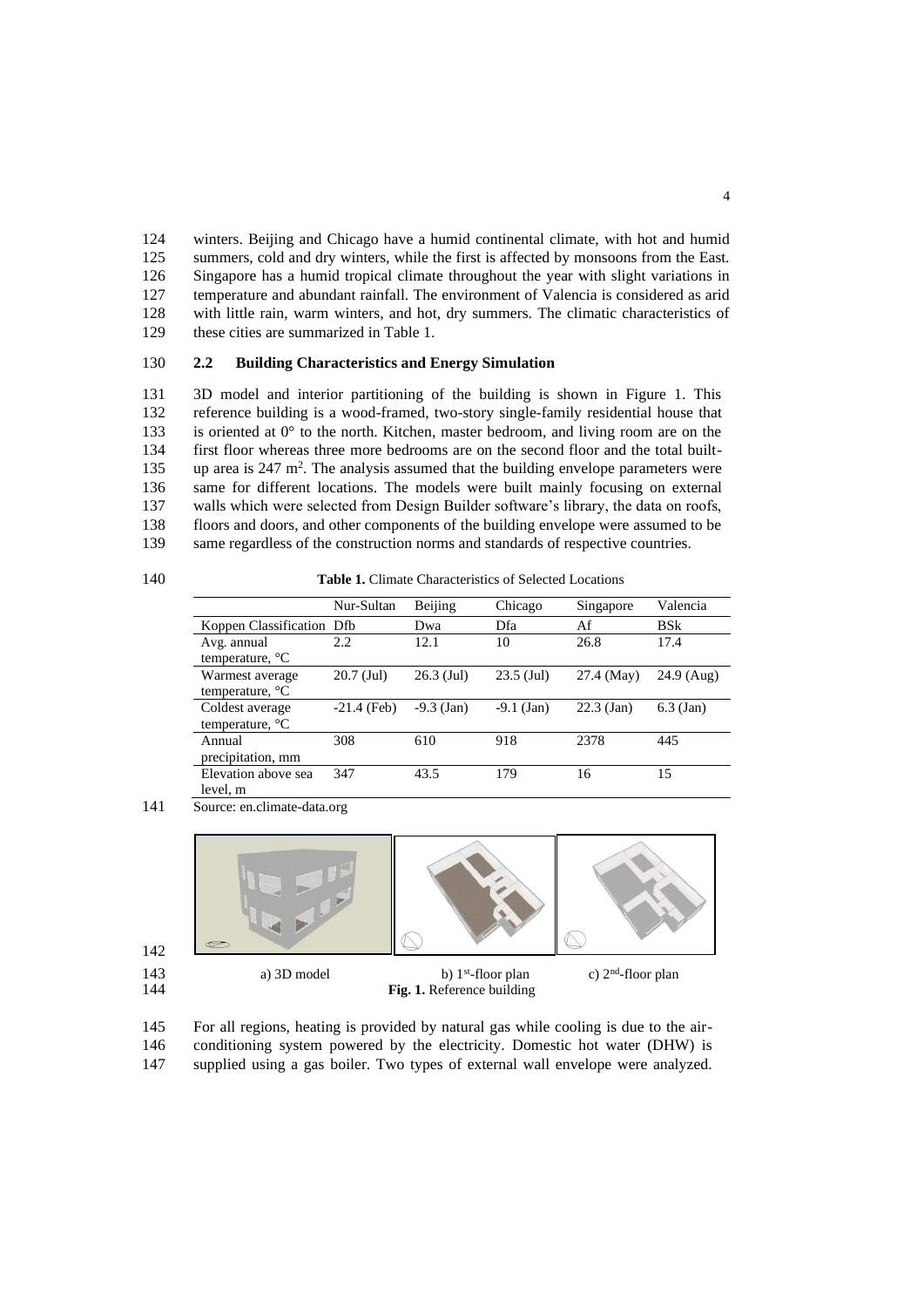One component wall that consists of 20 mm wood was chosen as the reference wall as it has the most basic configuration. The other wall used insulated polyurethane (IPUF) foam as the primary insulating material. Roof, ground floor, internal wall, and partition wall envelopes were kept unchanged throughout the project. Details of building envelopes are provided in Table 2.

 Effect of window types was investigated using three types of windows with different composition and thermal transmittance values. These windows are double glazed reference window, double glazed window, and triple glazed window. They are analyzed for four different window-to-wall ratios that are 16%, 25%, 34%, and 41%. Details of windows are provided in Table 3.

158 It is assumed that the occupancy of the building will be 0.02 people/ $m<sup>2</sup>$  which is a 159 typical value for residential houses. Cooling setpoint is at 24 °C while heating 160 setpoint is at 16 °C. Regular schedules for occupancy, heating, cooling, and 161 lighting are provided in Table 4.

Table 2. Building Envelopes

|                 | Reference wall (Type I)                 | <b>IPUF</b>                                                   |
|-----------------|-----------------------------------------|---------------------------------------------------------------|
| External walls  | 20 mm wood                              | 20 mm wood, 50 mm polyurethane                                |
|                 |                                         | foam, 100 mm glass fiber batt                                 |
|                 |                                         | insulation, 10 mm gypsum board                                |
| Roof            |                                         | 20 mm wood siding $+100$ mm expanded polystyrene $+50$ mm     |
|                 | polyurethane foam $+15$ mm gypsum board |                                                               |
| Slab on grade   |                                         | 150 mm concrete slab $+$ 50 mm extruded polystyrene $+$ 20 mm |
| floor           | wooden flooring                         |                                                               |
| Internal floor  | 20 mm wooden flooring                   |                                                               |
| Partition walls |                                         | 15 mm gypsum board + 20 mm air gap + 15 mm gypsum board       |
|                 |                                         |                                                               |

163 **Table 3.** Window types and physical properties

| Window type         | Composition, | Thermal transmittance, Solar transmittance, |       |
|---------------------|--------------|---------------------------------------------|-------|
|                     | mm           | $W m^{-2} K^{-1}$                           |       |
| Reference<br>window | 3/13/3       | 1.960                                       | 0.690 |
| Double glazed       | 6/13/6       | 2.665                                       | 0.497 |
| Triple glazed       | 3/13/3/13/3  | 0.982                                       | 0.474 |

164 **Table 4.** Occupancy, heating, cooling, and lighting schedules

| Type      | Schedule                                                                                           |
|-----------|----------------------------------------------------------------------------------------------------|
| Occupancy | $0.00 - 7.00$ $100\%$ , $7 - 9.00$ $50\%$ , $9 - 16.00$ $0\%$ , $16 - 19.00$ $80\%$ , $19 - 10.00$ |
|           | 00.00 100\%                                                                                        |
| Heating   | $0-8.00$ $100\%$ , $8-16.00$ $0\%$ , $16-0.00$ $100\%$                                             |
| Cooling   | $0-8.00$ $100\%$ , $8-16.00$ $0\%$ , 16 $-0.00$ $100\%$                                            |
| Lighting  | $0-7.000\%$ , $7-9.0050\%$ , $9-17.000\%$ , $17-20.0050\%$ , $20-0.00100\%$                        |

165 EnergyPlus is a widely used simulation tool for whole building energy

166 performance with an extensive database of weather files (climate conditions) and

167 building materials. It provides a broad range of energy performance modeling,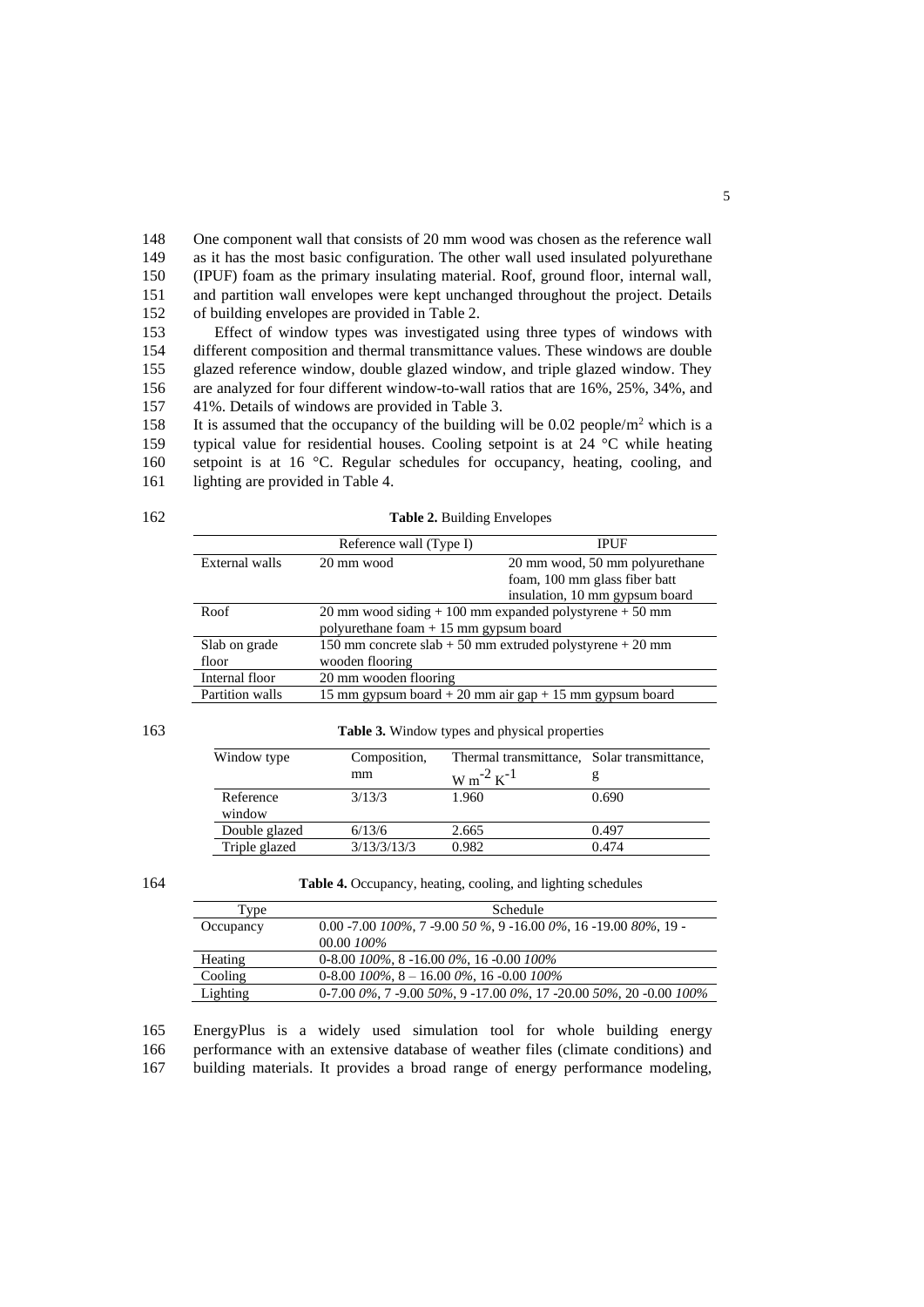evaluation capabilities, and heat transfer computations, advanced HVAC system configurations, algorithms for calculation of thermal comfort of occupants, environmental effect, and cost evaluation [4]. Hence, by using EnergyPlus, under the DesignBuilder interface, it is possible to model the energy systems of the building. The validation of the results was not performed as the software has already been validated by previous studies. However, the further research should attempt to obtain real data from the respective countries on building standards and norm, preferable from real buildings to compare the factual energy consumption.

## 176 **3. Results and Discussions**

#### 177 **3.1 Effect of Location and Wall Envelope on Annual Energy Consumption**

 In this section, the results of annual energy consumption simulations for two wall envelopes are presented for each city. Table 5 shows annual heating, cooling, and total energy use for wall envelope in the selected cities. It can be noticed that obtained values of energy demand conform to climate conditions of locations. For instance, for the reference envelope in cold regions with cold winters, energy utilized on heating purpose dominated. From Table 5, it can also be noticed that the insulated wall envelope leads to a reduction in heating energy consumption.

185 **Table 5.** Annual energy consumption with selected external wall envelopes

|                | <b>Heating Energy</b> |                | Cooling Energy    |              | <b>Total Energy</b> |                         |  |
|----------------|-----------------------|----------------|-------------------|--------------|---------------------|-------------------------|--|
| Cities         | Ref. wall.<br>kWh     | IPUF.<br>kWh   | Ref. wall.<br>kWh | IPUF.<br>kWh | Ref. wall.<br>kWh   | IPUF, kWh<br>$(ESP\% )$ |  |
| Nur-<br>Sultan | 200,355               | 43.286         | 2,960             | 4,805        | 203,315             | 48,092<br>$(76.4\%)$    |  |
| Beijing        | 67.179                | 7,242          | 6,297             | 7.494        | 73.476              | 14,736<br>$(79.9\%)$    |  |
| Chicago        | 97.010                | 12,052         | 4,278             | 6,311        | 101,288             | 18,363<br>$(81.9\%)$    |  |
| Valencia       | 14,108                | 32             | 7,446             | 9,993        | 21,555              | 10,026<br>$(53.5\%)$    |  |
| Singapore      | $\overline{0}$        | $\overline{0}$ | 18,892            | 19,306       | 18,892              | 19,306<br>$(-2.2\%)$    |  |

 Annual energy saving potentials (ESP) was calculated for IPUF wall envelope and 187 shown in the last column of Table 5. It was estimated by ESP  $%$   $= (X-Y) *100/X$ , where X is the total energy consumption of the reference envelope, and Y is the total energy consumption of the wall envelope. Overall, the values of ESP varied slightly among the chosen locations. There is a tangible difference in ESP values between wall without insulation and wall with insulation. It is to be noted that insulated envelope negatively influenced the energy consumption in Singapore. Besides, in all regions, the effect of wall envelope modification was found varying throughout the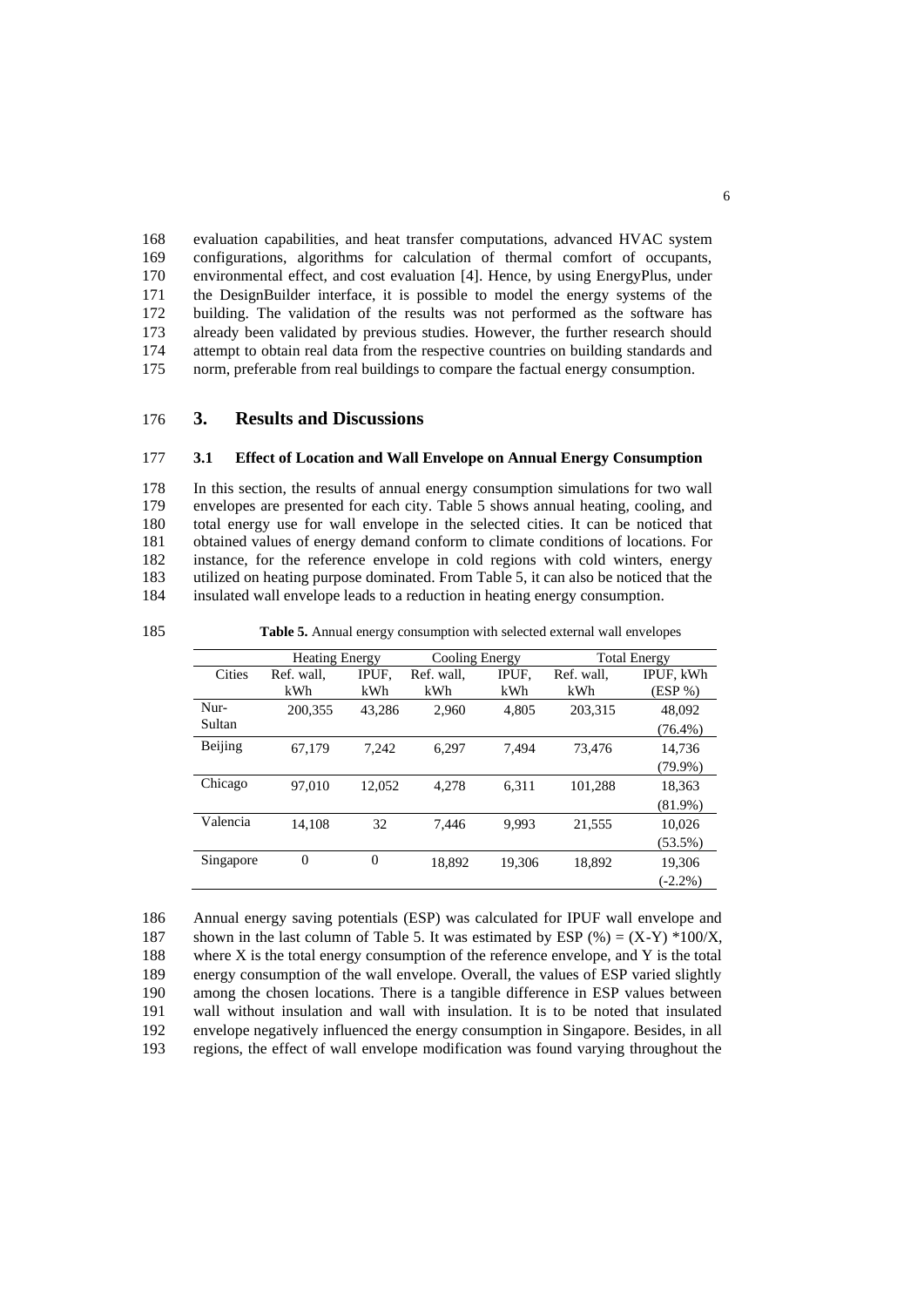year, namely, during the winter period, ESP showed better performance than the summer period.

#### **3.2 Effect of Wall Envelope on Thermal Comfort of Occupants**

 Relationship between thermal comfort and wall envelope type is represented in 198 Table 6 that shows cooling degree days (CDD, °C-day) and heating degree days 199 (HDD, °C-day) in each region for all envelopes.

 For the reference wall, Nur-Sultan is the city with the lowest CDD, and Singapore is the city with the highest CDD. Due to differences in climate condition, CDD of Singapore is several times greater than of Nur-Sultan, Beijing, Chicago, and Valencia for both wall envelopes. During the summer period, Nur-Sultan is the most comfortable in comparison with other cities. However, for both wall types, Nur- Sultan has the highest HDD value, that means it is the least suitable during the winter period. These results comply with the climatic condition of the regions. For instance, as Nur-Sultan has hot summers and freezing winters, it may need some cooling energy in summer and much heating energy in winter. Due to its tropical climate, Singapore has zero HDD values. Increase in wall thickness and application of insulating materials tend to increase CDD and significantly decrease HDD in all regions, except Singapore where CDD slightly dropped. In Valencia, due to its warm climate, negligible HDD is achieved by using insulation.

**Table 6.** CDD and HDD for cities and wall envelopes

|            | Reference wall |     |       | <b>IPUF</b> |
|------------|----------------|-----|-------|-------------|
|            | CDD            | HDD | CDD   | HDD         |
| Nur-Sultan | 360            | 717 | 487   | 248         |
| Beijing    | 582            | 129 | 615   | 25          |
| Chicago    | 502            | 216 | 641   | 23          |
| Valencia   | 693            | 19  | 808   |             |
| Singapore  | 1.525          |     | 1.412 |             |

#### **3.3. Effect of Window Characteristics on Annual Energy Consumption**

 Simulations were carried out for three types of window with varying window to wall ratios (WWR) for reference wall and IPUF wall. When the reference wall envelope was used, increment in WWR led to an increase in cooling energy consumption and decrease in heating and total energy consumption. Figure 2a depicts changes in annual energy consumption due to the rise in WWR and variation of window type in Nur- Sultan (shown as Astana). When IPUF wall was used, heating, cooling, and total energy consumptions escalated upwards due to increase in WWR. Figure 2b illustrates changes in total energy consumption due to the rise in WWR and alteration of window type in Nur-Sultan. The results show that the increase in WWR tends to raise annual energy consumption in well-insulated buildings, whereas the same drops in uninsulated buildings. For both wall envelopes, Nur-Sultan, Beijing, and Chicago have the lowest annual energy consumption when a triple glazed window was used. In Valencia and Singapore energy performance of double glazed and triple glazed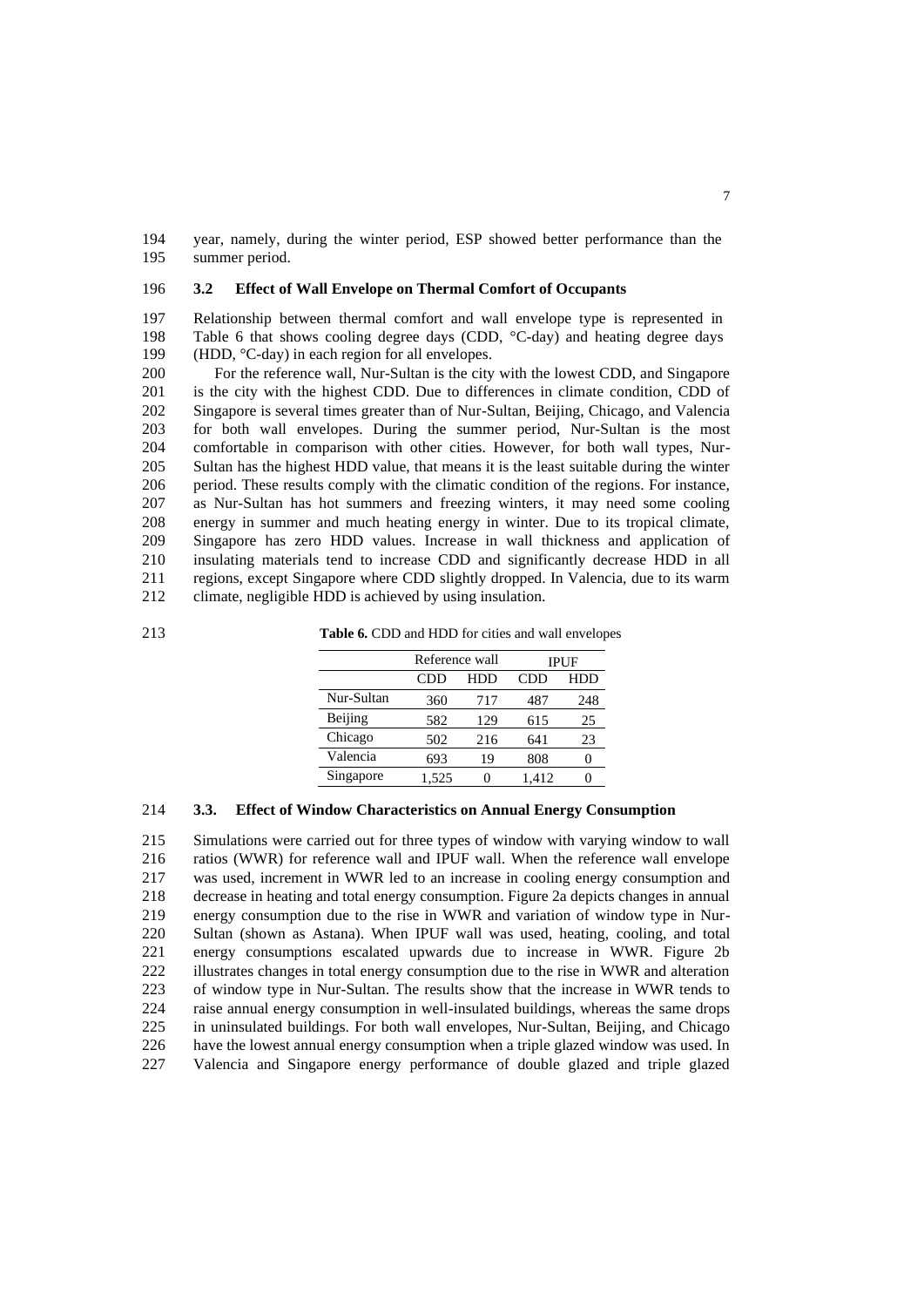windows were nearly the same. Nevertheless, for both cities, the use of double-glazed window resulted in slightly lower annual energy demand.



**Fig. 2.** Window type vs. annual energy consumption for Nur-Sultan

## **3.4 Effect of Window Characteristics on Thermal Comfort of Occupants**

 For both wall envelopes, increase in WWR resulted in CDD increment and HDD reduction. When the reference wall is used, in Nur-Sultan, Beijing, and Chicago for all values of WWR, triple glazed window ensured more comfortable conditions whereas, in Valencia and Singapore, the double glazed window showed better performance.

 These results can be defined by the sum of CDD and HDD that relates to the total amount of discomfort hours and to the total energy required to retain building temperature within the thermal comfort range. In Table 7, for Nur-Sultan, values of CDD, HDD, and their sum are given as evidence. When IPUF wall is studied, the triple glazed window was the best suitable in Nur-Sultan and Singapore while double glazed showed better performance in Beijing, Chicago, and Valencia.

| 245 |           |     |      |           | <b>Table 7. CDD, HDD and their Sum for all WWR in Nur-Sultan with Reference Wall</b> |         |           |                 |     |           |         |     |       |
|-----|-----------|-----|------|-----------|--------------------------------------------------------------------------------------|---------|-----------|-----------------|-----|-----------|---------|-----|-------|
|     |           |     | 16%  |           |                                                                                      | 25%     |           |                 | 34% |           |         | 41% |       |
|     |           |     | HDD. | Sum       |                                                                                      | CDD HDD |           | Sum CDD HDD Sum |     |           | CDD HDD |     | - Sum |
|     | <b>RW</b> | 275 |      | 809 1.084 | 327                                                                                  |         | 750 1,077 | 388             |     | 691 1.079 | 442     | 645 | 1.087 |
|     | Dbl.      | 247 |      | 840 1.087 | 276                                                                                  |         | 799 1.075 | 309             |     | 757 1.066 | 337     | 724 | 1.061 |
|     | Trpl.     | 249 |      | 822 1.071 | 283                                                                                  |         | 768 1,051 | 322             |     | 711 1,033 | 358     | 665 | 1.023 |

**Table 8.** Amount of CO<sup>2</sup> Emissions in Nur-Sultan for Window Types and WWR

|        | Nur-Sultan $CO2$ emissions, kg (Ref. wall) |        |        | Nur-Sultan $CO2$ emissions, kg (IPUF) |        |        |        |        |
|--------|--------------------------------------------|--------|--------|---------------------------------------|--------|--------|--------|--------|
|        | 16%                                        | 25%    | 34%    | 41%                                   | 16%    | 25%    | 34%    | 41%    |
| Ref.   | 64.713                                     | 62.551 | 60.390 | 58.716                                | 29.926 | 31,033 | 32,220 | 33,169 |
| Double | 65.443                                     | 63.702 | 61.955 | 60.590                                | 30.662 | 32,091 | 33.547 | 34,692 |
| Triple | 64.037                                     | 61.422 | 58,774 | 56.691                                | 29,005 | 29.508 | 30,063 | 30,528 |

**3.5 Effect of Window Characteristics on the Amount of CO<sup>2</sup> Emissions**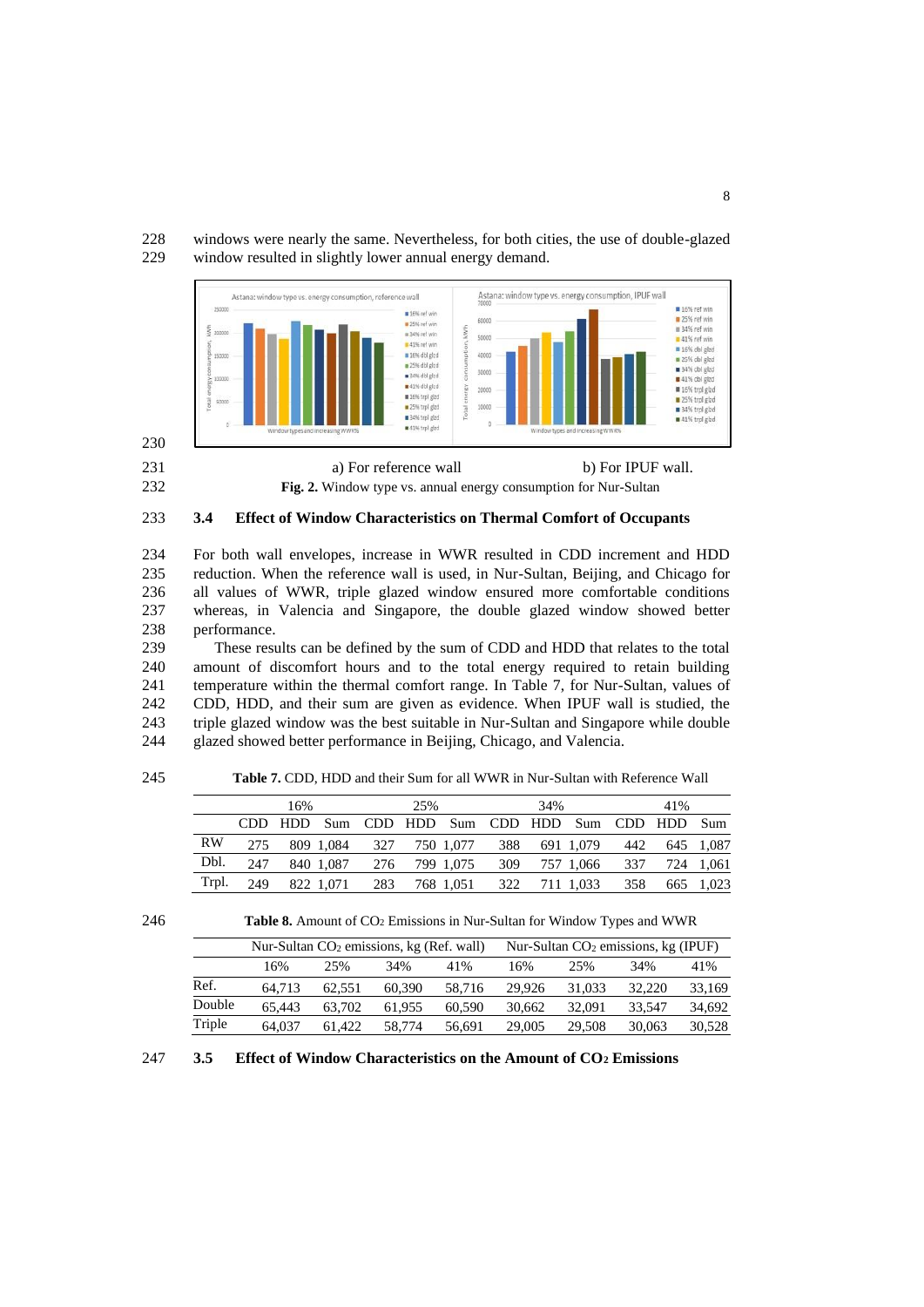248 Table 8 shows the amount of  $CO<sub>2</sub>$  emissions in Nur-Sultan for all three window types 249 and WWR for both reference wall and IPUF wall. For reference wall envelope, 250 increase in WWR leads to a decrease in  $CO<sub>2</sub>$  emissions. In the case of IPUF wall 251 envelope, the amount of  $CO<sub>2</sub>$  emissions increased as WWR increased. Moreover, the 252 use of triple glazed window resulted in the lower  $CO<sub>2</sub>$  emissions in Nur-Sultan, 253 Beijing, and Chicago for both wall envelopes whereas in Valencia and Singapore, 254 results for double glazed and triple glazed windows were nearly the same. Use of 255 insulating material significantly decreased  $CO<sub>2</sub>$  emissions. However, insulation did 256 not have a considerable effect in cities with warm climate as Valencia and Singapore 256 not have a considerable effect in cities with warm climate as Valencia and Singapore<br>257 (Table 9). These results comply with general climate conditions of cities. (Table 9). These results comply with general climate conditions of cities.



258 **Table 9.** Amount of CO<sub>2</sub> Emissions in all Cities for Both Wall Types with Reference  $259$  Window with WWR = 16%

|            | Reference wall, kg | IPUF wall, kg |
|------------|--------------------|---------------|
| Nur-Sultan | 64,713             | 29,926        |
| Beijing    | 39,545             | 25,542        |
| Chicago    | 41,382             | 22,506        |
| Valencia   | 28,888             | 25,381        |
| Singapore  | 32,803             | 31,051        |

## 260 **4. Conclusions and Recommendations**

 The study has shown that taking one component wall that the wall insulation can considerably enhance the energy performance of the building. However, results are not the same for different locations and wall envelopes. For instance, more energy can be saved by using IPUF in Nur-Sultan, Beijing, and Chicago. However, this may not be true for other locations. Use of insulated wall envelopes significantly enhanced the energy performance of buildings in cold regions by substantially decreasing heating loads. There are no significant energy saving outcomes for Singapore with an equatorial hot and humid climate. During summer, the effect of insulation tends to decrease, and ESP approaches zero for some locations. Hence, the efficiency of wall envelopes is highly dependent on materials used as well as climate conditions. 271 Insulated walls tended to increase CDD and significantly decrease HDD in all regions<br>272 except Singapore. where CDD slightly dropped. As insulation reduced the HDD, it except Singapore, where CDD slightly dropped. As insulation reduced the HDD, it can be stated that such envelopes are best suitable for areas with cold climates.

 For reference wall, increase in WWR led to the reduction of annual total energy consumption. However, when the wall envelope with an insulation layer was used, annual energy demand increased with increase in WWR. Thus, it can be concluded that the rise in WWR leads to an increase in annual energy consumption in well- insulated buildings and decreases yearly energy use in uninsulated structures. For reference wall envelope and IPUF envelope increasing WWR led to the increment of CDD and decline of HDD. For reference wall, the increase in WWR associated with 281 the reduction of CO<sub>2</sub> emissions while for IPUF wall it was vice versa. Use of 282 insulating materials considerably reduces the amount of  $CO<sub>2</sub>$  emissions in regions with cold winters.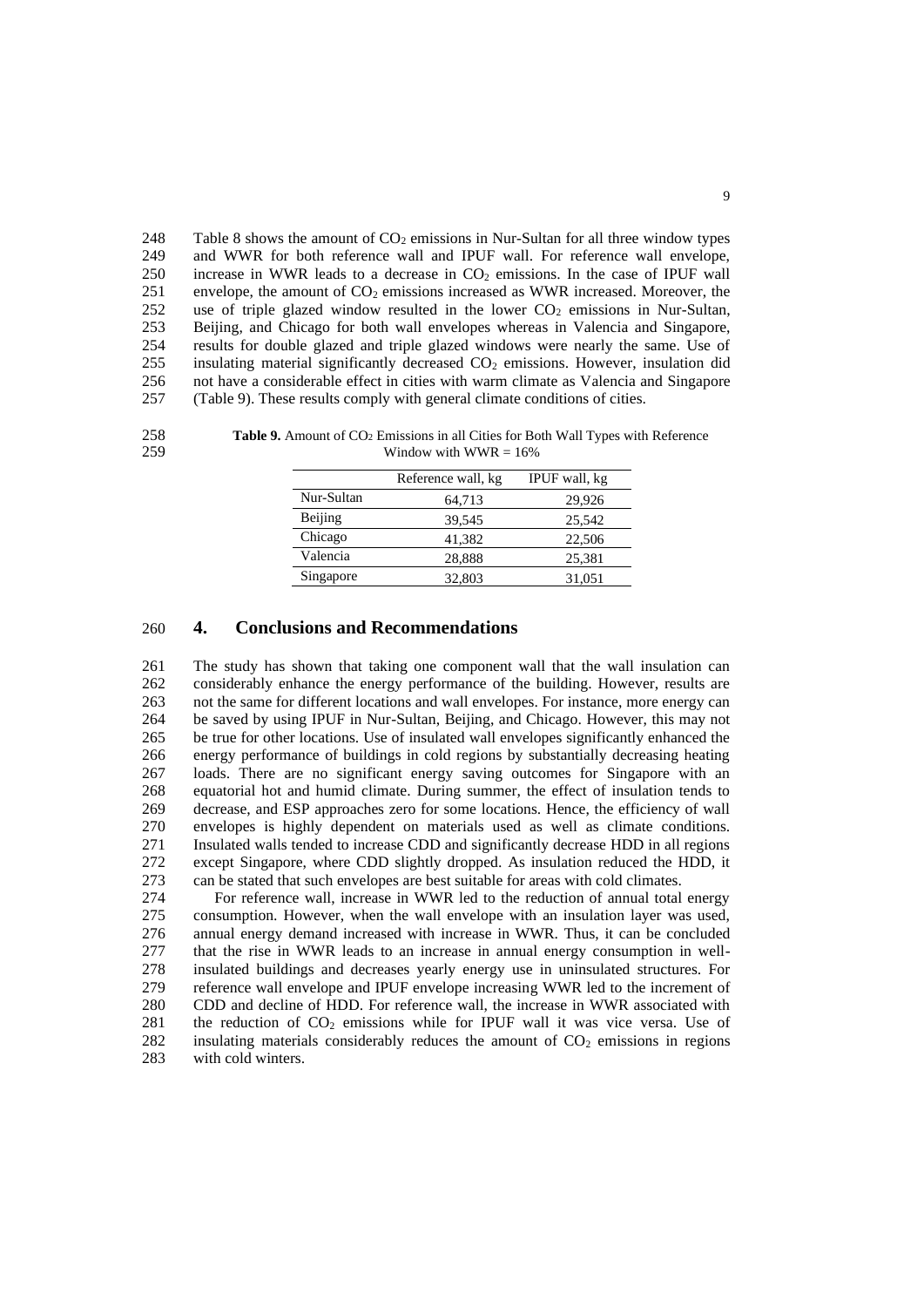The future research should take into consideration more aspects to come up with more robust results. Also, the study would attempt to analyze the impact of several aspects on energy use in a parametric fashion. For example, changing one variable may positively affect the energy saving while changing the other one may compromise the achieved gains due to contradicting nature between variables. Thus, the future research would take into consideration a combination of variables in order to make general conclusions regarding energy savings.

## **Acknowledgement**

 This research was supported by the Project: Academic Cooperation in Post-graduate Engineering Education (ACE) - CPEA-ST-2019/10029 funded by the Norwegian Agency for International Cooperation and Quality Enhancement in Higher Education

(Diku) under Eurasia Programme 2019.

## **References**

 1. Lei, J., Yang, J., Yang, E.H.: Energy performance of building envelopes integrated with phase change materials for cooling load reduction in tropical Singapore. Applied 299 Energy 162, 207-217 (2016)<br>300 2. Marin, P., Saffari, M., de G 2. Marin, P., Saffari, M., de Gracia, A., Zhu, X., Farid, M.M., Cabeza, L.F., Ushak, S.: Energy savings due to the use of PCM for relocatable lightweight buildings passive heating and cooling in different weather conditions. Energy and Buildings 129, 274-283 (2016) 3. Sadineni, S.B., Madala, S., Boehm, R.F.: Passive building energy savings: a review of building envelope components. Renewable and Sustainable Energy Reviews 15(8), 3617-3631 (2011) 4. Saffari, M., de Gracia, A., Fernández, C., Cabeza, L.F.: Simulation-based optimization of PCM melting temperature to improve the energy performance in buildings. Applied Energy 202, 420-434 (2017) 5. Simona P.L., Spiru P., Ion IV.: Increasing the energy efficiency of buildings by thermal insulation. Energy Procedia 128, 393-399 (2017) 6. Fang, Z., Li, N., Li, B., Luo, G., Huang, Y.: The effect of building envelope insulation on cooling energy consumption in summer. Energy and Buildings 77, 197-205. (2014) 7. Nadeem, A.: Building energy simulations for different climate zones and building 315 envelopes. 1st International Conference on High Performance Energy Efficient Buildings and Homes (HPEEBH 2018), August 1-2, 2018, Lahore, Pakistan, 77-84. (2018) 8. Aldawi, F., Alam, F., Khan, I., Alghamdi, M.: Effect of climates and building materials on house wall thermal performance. Procedia Engineering, 5th BSME International Conference on Thermal Engineering 56, 661-666 (2013) 9. Amaral, A.R., Rodrigues, E., Gaspar, A.R., Gomes, A.: A thermal performance parametric study of window type, orientation, size, and shadowing effect. Sustainable Cities and Society 26, 456-465 (2016)